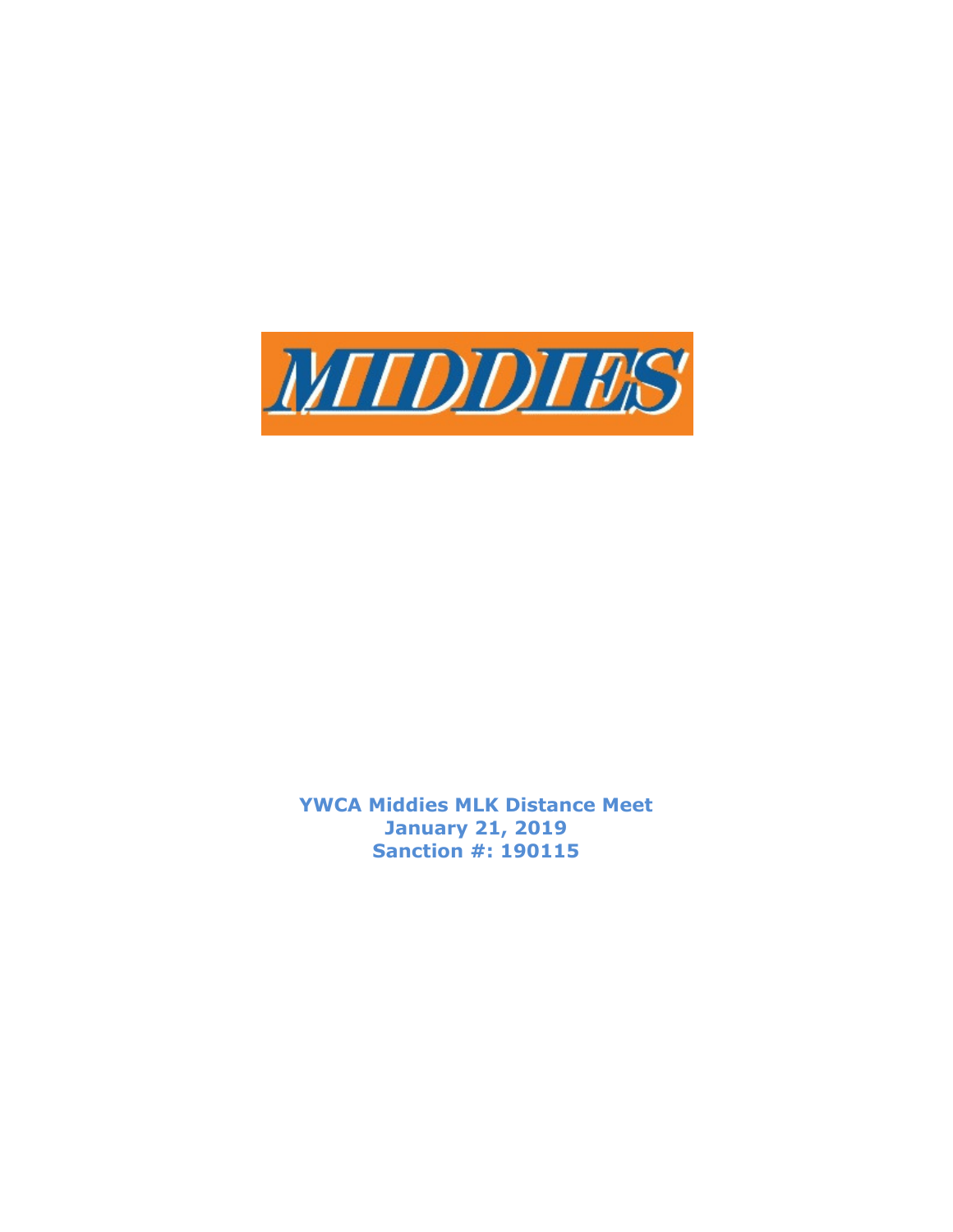## **YWCA Middies Distance Meet**

## **January 21, 2019**

| <b>SANCTION:</b>                      | Held under the sanction of USA Swimming/Metropolitan Swimming, Inc., 190115                                                                                                                                                                                                                                                                                                                                                                                                                                                                                                                           |  |  |
|---------------------------------------|-------------------------------------------------------------------------------------------------------------------------------------------------------------------------------------------------------------------------------------------------------------------------------------------------------------------------------------------------------------------------------------------------------------------------------------------------------------------------------------------------------------------------------------------------------------------------------------------------------|--|--|
| <b>LOCATION:</b>                      | <b>YWCA of White Plains</b><br>515 North St.<br><b>White Plains, NY 10605</b>                                                                                                                                                                                                                                                                                                                                                                                                                                                                                                                         |  |  |
| <b>FACILITY:</b>                      | One 6x7' lane 25 yard course. Non-turbulent lane lines. Colorado electronic timing system with 6<br>line scoreboard.<br>The pool has been certified in accordance with Article 104.2.2C (4)                                                                                                                                                                                                                                                                                                                                                                                                           |  |  |
| <b>SESSIONS:</b>                      | Session 1: Monday, January 21, 7 am warm up, 8 am start                                                                                                                                                                                                                                                                                                                                                                                                                                                                                                                                               |  |  |
| <b>FORMAT:</b>                        | All events will be timed finals, deck seeding.                                                                                                                                                                                                                                                                                                                                                                                                                                                                                                                                                        |  |  |
| <b>ELIGIBILITY:</b>                   | Open to all USA Swimming/Metropolitan Swimming Inc. registered swimmers.<br>All swimmers participating in this meet must be registered by the first day of the meet.<br>Age on January 21, 2019 will determine age for the entire meet.                                                                                                                                                                                                                                                                                                                                                               |  |  |
| <b>DISABILITY</b><br><b>SWIMMERS:</b> | Swimmers with disabilities are encouraged to attend. Contact the meet director if you need special<br>consideration.<br>The athlete (or the athlete's coach) is also responsible for notifying the meet referee of any disability prior<br>to the competition.                                                                                                                                                                                                                                                                                                                                        |  |  |
| <b>ENTRIES:</b>                       | <b>Swimmers are limited to 2 events</b><br>This meet will be run using Hy-Tek's Meet Manager. All files must be emailed in Hy-Tek format.<br>An email confirming receipt of entries along with a meet manager report will be returned to the<br>coach.<br>If this report is not received within 2 days, contact John Yearwood (jvearwood@ywcawpcw.org).                                                                                                                                                                                                                                               |  |  |
|                                       | U.S. Mail Entries/Payment to: YWCA Middies, 515 North Street, White Plains, NY, 10605<br>Email Entries/Confirm Entry Receipt: jvearwood@ywcawpcw.org                                                                                                                                                                                                                                                                                                                                                                                                                                                  |  |  |
| <b>DEADLINE:</b>                      | 1: Metro LSC teams will be given priority on a first come/first served basis. Metro teams entries must be<br>received by Tuesday, December 25, 2018.<br>2: The final entry deadline for this meet is Tuesday, January 1, 2019.<br>3: Metro entries received between December 27, 2018, and January 2, 2019 and all entries from other<br>LSC's will be entered in the order they were received, as space allows.<br>An email confirming receipt of entries if you provide an email contact. Please contact Meet Director if you<br>do not receive such a report within 2 days of your original email. |  |  |
| <b>ENTRY FEE:</b>                     | An entry fee of \$5.00 per individual even must accompany the entries.<br>Make check payable to: <b>YWCA Middies</b> .<br>Payment must be received by January 2, 2019 for email entries. Payment must be included with all mail<br>entries. Failure to pay entry fees by this deadline could result in teams being barred from the meet.                                                                                                                                                                                                                                                              |  |  |
| <b>WARM-UP:</b>                       | Warm up sessions will be assigned and each team will have 20 minutes to complete. All lanes will<br>open for the last 10 minutes for specific warm up.                                                                                                                                                                                                                                                                                                                                                                                                                                                |  |  |
| <b>SCRATCHES:</b>                     | Coaches will be given scratch sheets upon check-in for each session. All scratches are due no later than<br>30 minutes prior to the start of the session. Coaches are asked to indicate clearly individual events<br>scratches and which swimmers will not be participating in the session.                                                                                                                                                                                                                                                                                                           |  |  |
| <b>COACHES:</b>                       | In accordance with Metropolitan Swimming Inc. Policy, only those coaches who display current, valid USA                                                                                                                                                                                                                                                                                                                                                                                                                                                                                               |  |  |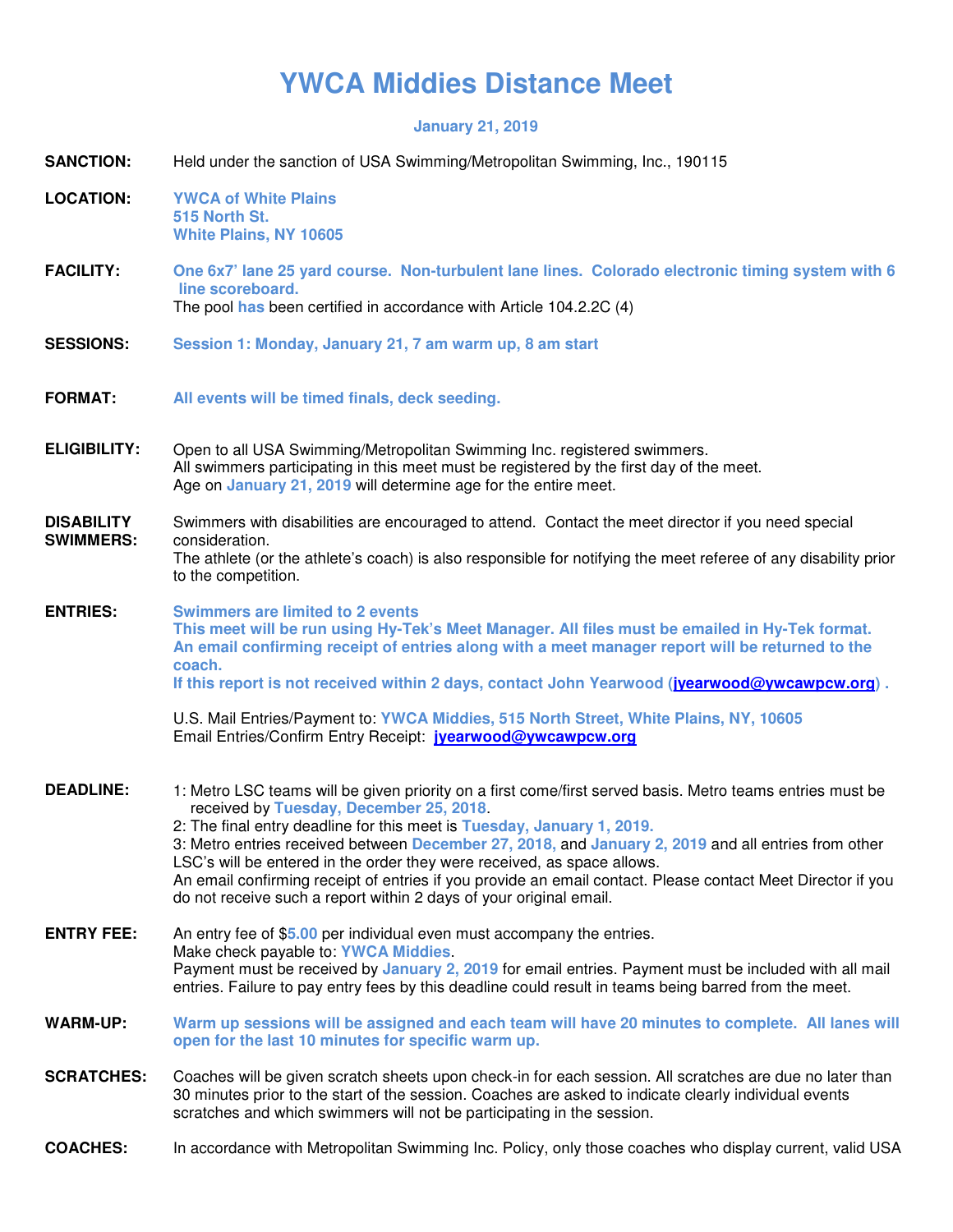Swimming credentials will be permitted to act in a coaching capacity at this meet. Coaches who do not possess these credentials will be required to leave the deck area.

**OFFICIALS: Meet Referee**: **Andy Kass middies@ywcawpcw.org** Admin Official: John Yearwood Officials wishing to volunteer should contact Meet Referee

**MEET John Yearwood, jyearwood@ywcawpcw.org, 914-949-6227 x151**

**RULES:** The current USA Swimming Rules and Regulations will apply. **The USA Swimming Code of Conduct is in effect for the duration of the meet.** The overhead start procedure may be used at the discretion of the meet Referee.

> **Operation of a drone, or any other flying apparatus, is prohibited over the venue (pools, athlete/coach areas, spectator areas and open ceiling locker rooms) any time athletes, coaches, officials and/or spectators are present.**

- **SAFETY:** Metropolitan Safety and Warm-up procedures will be in effect. Marshals will be present throughout warmups and competition, and have the authority to remove, with the concurrence of the meet Referee, any swimmer, coach, club, or spectator for failure to follow the safety rules. "**Any swimmer entered in the meet must be certified by a USA Swimming member coach as being proficient in performing a racing start or must start each race from within the water. When unaccompanied by a member-coach, it is the responsibility of the swimmer, or the swimmer's legal guardian, to ensure compliance with this requirement**"
- **WATER DEPTH:**  USA 2011 - 202.3.7 "The meet announcement shall include information about water depth measured for a distance of 3 feet 3½ inches (1.0 meter) to 16 feet 5 inches (5.0 meters) from both end walls." **The water depth is 3 feet at the shallow end and 10 feet deep at the diving end.**

**AUDIO/VISUAL STATEMENT: Use of Audio or visual recording devices, including a cell phone, is not permitted in changing areas, rest rooms or locker rooms, or behind the blocks** 

**DECK CHANGING: Deck Changing is prohibited** 

**DIRECTOR:** 

**DISCLAIMER:**  Upon acceptance of his/her entries, the participant waives all claims against **the YWCA of White Plains and the YWCA Middies**, Metropolitan Swimming Inc., USA Swimming Inc., their agents or representatives for any injury occurring as a result of the meet.

**ADMISSION: Admission \$5, Programs: \$3**

**MERCHANTS: Vendors will be at the meet selling merchandise. Concessions will be provided.**

**PARKING: Parking is available in the back of the YWCA. NO CARS to be parked in front.**

**DIRECTIONS: The YWCA is located at 515 North St., White Plains, NY opposite White Plain High School. Bryant Ave. is the nearest intersection.** 

From Hutchinson River Pkwy, North and South:

Take Exit 25 (Route 127, North St.) west toward White Plains. YWCA is on the left 1.5 miles. From Cross Westchester Express (I-287):

Heading East (from Tappan Zee Bridge) take Exit 9A. Bear right and continue to the 3rd intersection,

Bryant Ave. Turn right and continue to North St. Turn left and drive one block. YWCA is on right.

Heading West (from Port Chester or Connecticut):

Tke Exit 9S. After light bear right onto the Hutchinson River Pkwy South. Take Exit 25W as above.